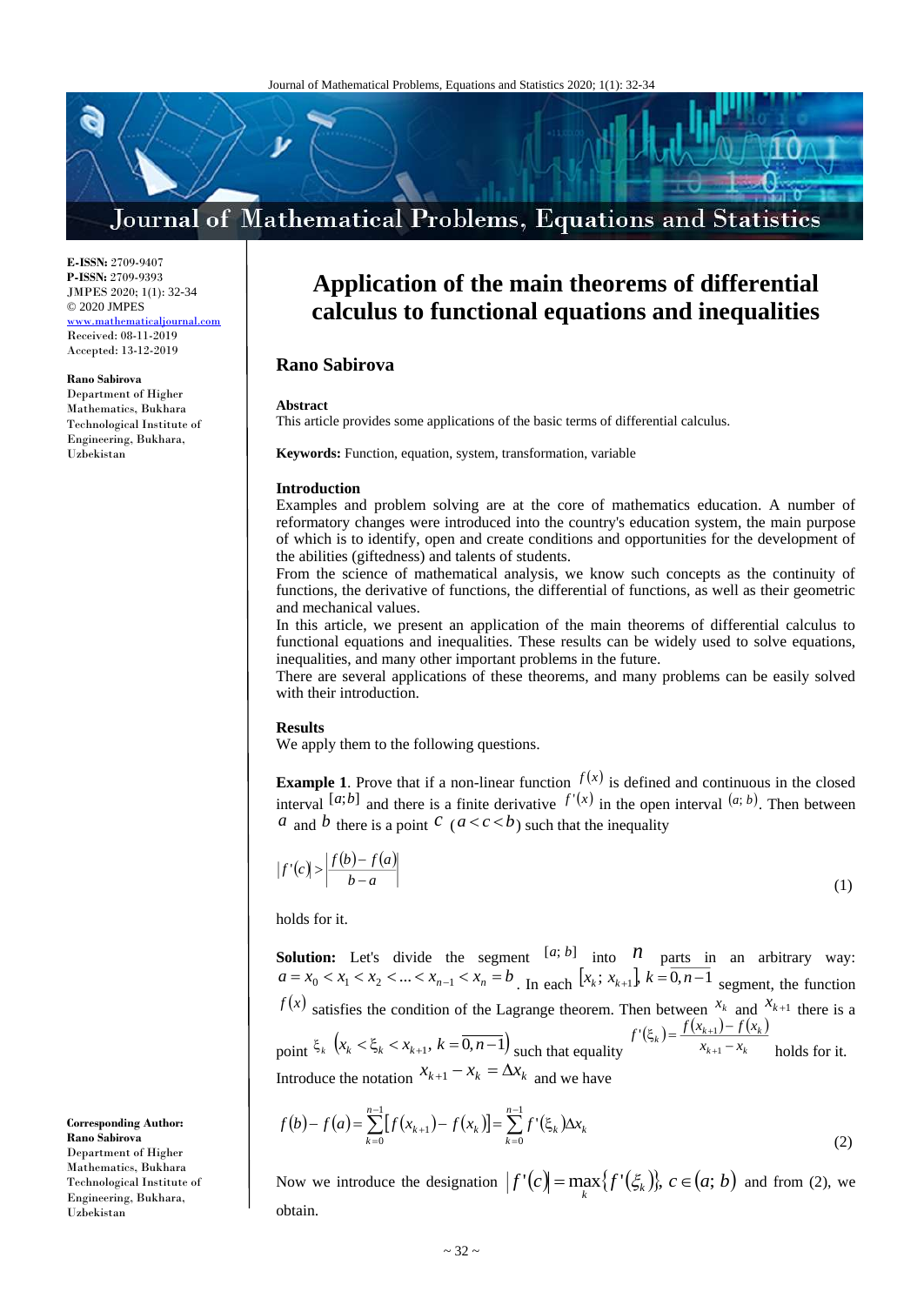Journal of Mathematical Problems, Equations and Statistics [www.mathematicaljournal.com](file://server/test/mathematicaljournal.com/issue/1%20Vol/1%20issue/www.mathematicaljournal.com)

$$
|f(b) - f(a)| = \left| \sum_{k=0}^{n-1} f'(\xi_k) \Delta x_k \right| \leq \sum_{k=0}^{n-1} |f'(\xi_k)| \Delta x_k \leq |f'(c)| \sum_{k=0}^{n-1} \Delta x_k = |f'(c)| \cdot |b - a|
$$

From the latter follows

$$
|f'(c)| \ge \left| \frac{f(b) - f(a)}{b - a} \right|
$$

**Example 2**. Let 1)  $f(x)$  function have a second order derivative in a closed interval  $[a, b]$ ; 2) at the ends of the interval, the function takes on equal values and equal to zero, i.e.  $f'(a) = f'(b) = 0$ . Then prove that between  $a$  and  $b$  there is a point  $c$  $(a < c < b)$  such that

$$
|f''(c)| > \frac{4}{(b-a)^2} |f(b) - f(a)| \tag{3}
$$

holds for it.

**Solution**: Let  $f(x)$  function have a second-order derivative in  $[a; b]$  and  $f'(a) = f'(b) = 0$ . Prove that between  $a$  and  $b$  there is a point  $c \ (a < c < b)$  such that the following relation is true:

1) Let  $f(x) = \text{const}$ . In this case, equality (3) holds for any C from  $(a; b)$ .

2) Let  $f(x)$  be a linear function. In this case, the condition  $f'(a) = f'(b) = 0$  is unrealizable.

.

3) Divide the interval  $[a; b]$  in half by point  $\frac{a}{2}$ *<sup>a</sup> b* . And we get two gaps:  $\lfloor \sqrt[a, \frac{\overline{a}}{2} \rfloor \rfloor$ 1 Ľ  $\begin{bmatrix} a+i \end{bmatrix}$  $\left[\frac{a+b}{2}\right]$  and  $\left[\frac{a+b}{2}, b\right]$ 1 ľ  $\left[\frac{a+b}{2}, b\right]$ , Accordingly, in each  $(x) = \frac{(x-a)^2}{2}$  $(x) = \frac{(x-b)^2}{2}$ 

interval, consider the auxiliary functions 2  $\varphi(x) = \frac{(x-a)^2}{2}$  and 2  $\psi(x) = \frac{(x-b)^2}{2}$ . Functions  $\varphi(x)$  and  $f(x)$  satisfy all conditions of the Cauchy theorem in  $\lfloor \sqrt[a, \frac{a}{2} \rfloor \rfloor$  $\left[a,\frac{a+b}{2}\right]$  $\begin{bmatrix} a+l \end{bmatrix}$  $\left[\frac{a+b}{2}\right]$ , and functions  $f(x)$  and  $\psi(x)$  satisfy in  $\left[\frac{a+b}{2}, b\right]$  $\perp$  $\lfloor$  $\left[\frac{a+b}{2}, b\right]$ . That is, there is a point  $\int$  $\left(a,\frac{a+b}{2}\right)$  $\xi_1 \in \left(a, \frac{a+b}{2}\right)$ such that equality

$$
\frac{f'(\xi_1)}{\varphi'(\xi_1)} = \frac{f\left(\frac{a+b}{2}\right) - f(a)}{\varphi\left(\frac{a+b}{2}\right) - \varphi(a)} = \frac{\left[f\left(\frac{a+b}{2}\right) - f(a)\right]}{(b-a)^2}
$$

holds for it. And also there is such a point  $\int$  $\left(\frac{a+b}{2},b\right)$  $\xi_2 \in \left(\frac{a+b}{2}, b\right)$ , then

$$
\frac{f'(\xi_2)}{\psi'(\xi_2)} = \frac{f(b) - f\left(\frac{a+b}{2}\right)}{\psi(b) - \psi\left(\frac{a+b}{2}\right)} = \frac{8\left[f(b) - f\left(\frac{a+b}{2}\right)\right]}{(b-a)^2}
$$

We set the values  $\varphi'(\xi_1)$  and  $\psi'(\xi_2)$  and we obtain

$$
\begin{aligned}\n\left[\frac{f'(\xi_1)}{\varphi'(\xi_1)} = \frac{8\left[f\left(\frac{a+b}{2}\right) - f(a)\right]}{(b-a)^2} \right] &\Rightarrow \left[\frac{f'(\xi_1)}{\xi_1 - a} = \frac{8\left[f\left(\frac{a+b}{2}\right) - f(a)\right]}{(b-a)^2} \right] \\
\frac{f'(\xi_2)}{\psi'(\xi_2)} = \frac{8\left[f(b) - f\left(\frac{a+b}{2}\right)\right]}{(b-a)^2} &\Rightarrow \left[\frac{f'(\xi_2)}{\xi_2 - b} = \frac{8\left[f(b) - f\left(\frac{a+b}{2}\right)\right]}{(b-a)^2} \right] + \Rightarrow \\
\frac{f'(\xi_1)}{\xi_1 - a} + \frac{f'(\xi_2)}{\xi_2 - b} = \frac{8\left[f(b) - f(a)\right]}{(b-a)^2} \\
\frac{8\left[f(b) - f(a)\right]}{(b-a)^2} = \frac{f'(\xi_1) - f'(a)}{\xi_1 - a} + \frac{f'(\xi_2) - f'(b)}{\xi_2 - b}\n\end{aligned}
$$